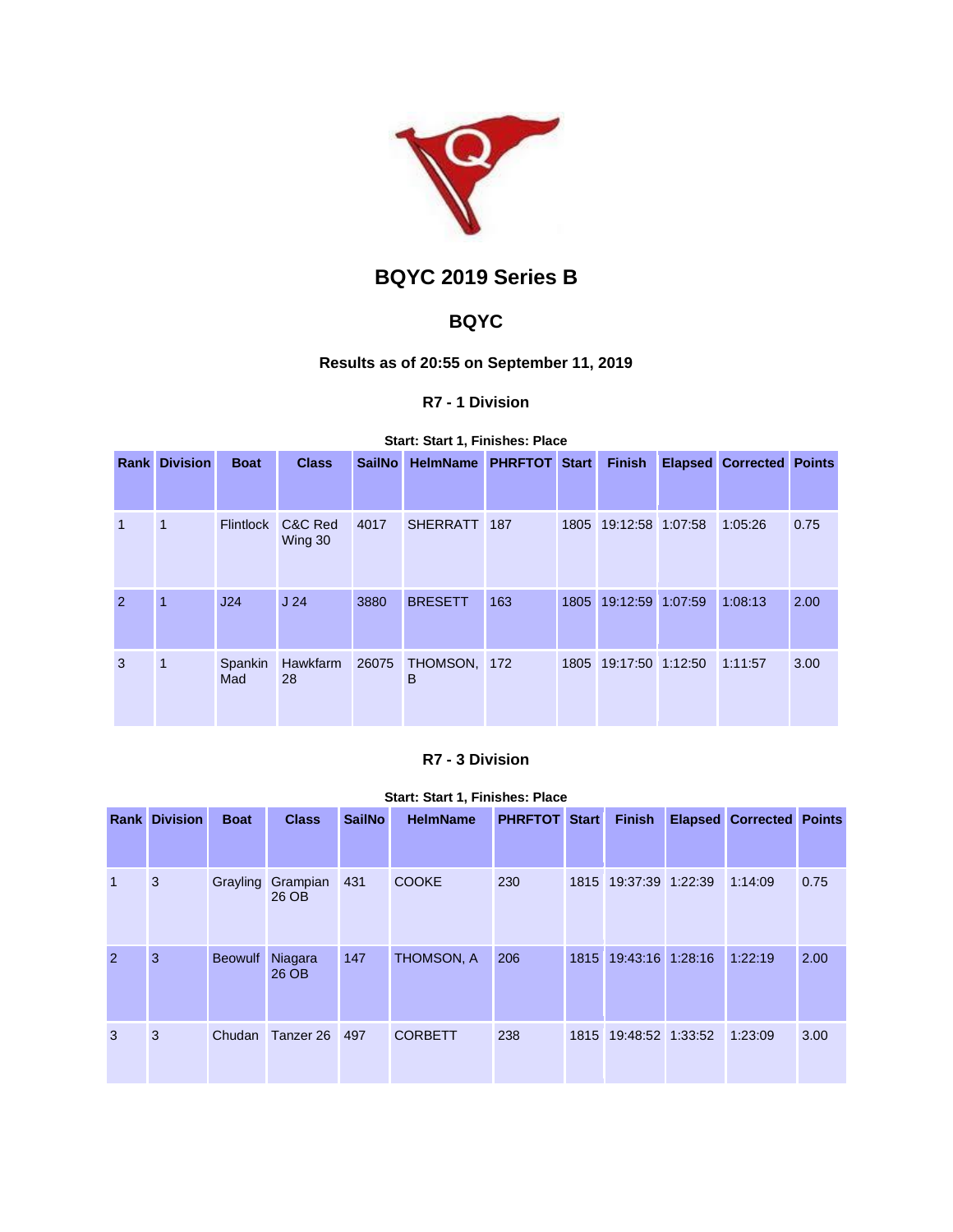|                | <b>Rank Division</b> | <b>Boat</b>                  | <b>Class</b>        | <b>SailNo</b> | <b>HelmName</b>   | <b>PHRFTOT Start</b> |      | <b>Finish</b>         | <b>Elapsed Corrected Points</b> |      |
|----------------|----------------------|------------------------------|---------------------|---------------|-------------------|----------------------|------|-----------------------|---------------------------------|------|
| $\overline{4}$ | 3                    | <b>Brave</b><br>and<br>Crazy | Tanzer 22 2104      |               | <b>GOUDESEUNE</b> | 250                  | 1815 | 19:50:51 1:35:51      | 1:23:21                         | 4.00 |
| 5              | 3                    | Quinte                       | Hullmaster 19<br>31 |               | <b>SHAW</b>       | 253                  |      | 1815 19:55:30 1:40:30 | 1:26:59                         | 5.00 |
| 6              | 3                    | Green<br><b>Onion</b>        | <b>Shark</b>        | 99            | Stephen Brown 236 |                      | 1815 | 19:54:34 1:39:34      | 1:28:29                         | 6.00 |

### **R7 - Shark Division**

|                | <b>Rank Division</b> | <b>Boat</b>                        | <b>Class</b>       |      | SailNo HelmName PHRFTOT Start |     |                               |            | Finish Elapsed Corrected Points |      |
|----------------|----------------------|------------------------------------|--------------------|------|-------------------------------|-----|-------------------------------|------------|---------------------------------|------|
|                |                      |                                    |                    |      |                               |     |                               |            |                                 |      |
| $\overline{1}$ | Shark                | Paradox                            | <b>SHARK</b><br>24 | 1485 | MUNROE,<br>D                  | 219 | 1810 19:28:00 1:18:00 1:11:13 |            |                                 | 0.75 |
| $\overline{2}$ | <b>Shark</b>         | <b>Stress</b><br>Relief            | <b>SHARK</b><br>24 | 612  | <b>STARR</b>                  | 219 | 1810 19:31:31                 | 1:21:31    | 1:14:25                         | 2.00 |
| 3              | <b>Shark</b>         | Great<br>White                     | <b>SHARK</b><br>24 | 1880 | <b>MACKLIN</b>                | 219 | 1810 19:32:18 1:22:18         |            | 1:15:08                         | 3.00 |
| $\overline{4}$ | <b>Shark</b>         | <b>Nautical</b><br><b>Disaster</b> | <b>SHARK</b><br>24 |      | Giesbrecht                    | 219 | 1810 19:38:18 1:28:18         |            | 1:20:37                         | 4.00 |
| 5              | Shark                | Unicorn                            | <b>SHARK</b><br>24 | 1831 | <b>BURCHAT</b>                | 219 | 1810 19:40:45 1:30:45         |            | 1:22:51                         | 5.00 |
| 6              | <b>Shark</b>         | Rub-a-Dub                          | <b>SHARK</b><br>24 | 1892 | <b>LEGATE</b>                 | 219 |                               | <b>DNF</b> |                                 | 7.00 |

#### **Start: Start 1, Finishes: Place**

**R7 - 2 Division**

**Start: Start 1, Finishes: Place**